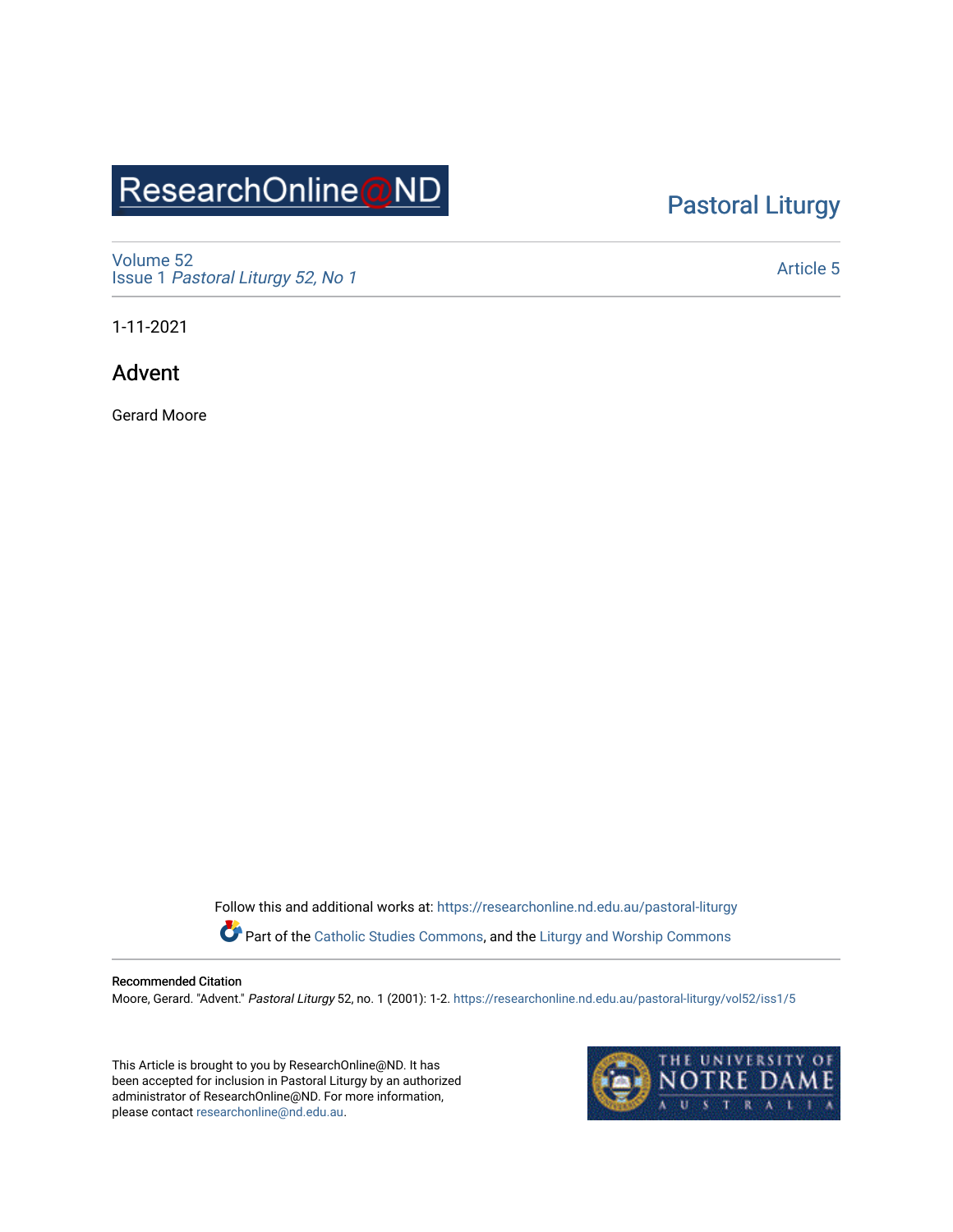## **ADVENT**

### By Gerard Moore

Chapter 5 taken from *Earth Unites with Heaven: An Introduction to the Liturgical Year.* Northcote, Victoria: Morning Star Publishing, 2014, pp 33-35. Used with permission.

The season of advent signals to the faithful that Christmas is approaching. In doing this it also reveals the deeper liturgical understanding of the celebration of the nativity, providing a theological and spiritual reference point for the many cultural, social and devotional meanings and practices attached to this joyous feast.

There are two themes underpinning Advent. The first is the mystery of the incarnation. Christ, the light, has come into our world and dwelt among us as one like us, fully human and yet fully divine: *And the word became flesh and lived among us, and we have seen his glory* (Jn 1:14). The second is that Christ will return and complete the renewal of all things in grace. The sense is that our celebration of the incarnation fills us with hope as we await with anticipation his definitive coming when the entire creation is taken up into the full glory of God. The season reflects a wonderful play on words that we find at the close of Paul's First Letter to the Corinthians, where the translation reads: *Our Lord, come!* (1 Cor 16:22). Yet the text is ambiguous and either can mean 'the Lord has come' or be an invitation to the Lord to come. This double sense is captured in Advent.

#### **THE ORIGINS OF ADVENT**

There are a number of aspects to the history of Advent that allow us to understand its current form. The name comes from the Latin verb 'to come to', *advenire*. The term *adventus* was well established in pagan Roman religion to refer to the annual visit of a god to his or her shrine to be present to the people and was quickly taken up by Christian theologians to convey belief in the incarnation and second coming of Christ.

There is evidence from the late fourth century that in parts of Gaul the custom was to hold baptisms during Christmas, and consequently the weeks leading up to time were given over to baptismal preparation. This is our first hint in the development of the season of Advent and gave the time a slightly penitential character since it involved fasting, prayer and self reflection. Some two centuries later the season was established in the city of Rome. However, there it was not related to baptism, and so the penitential aspects were not present. Rather the celebrations were focused on the feast of the incarnation and joyful anticipation of the Second Coming of Christ. Nevertheless, during December in Rome there was a fast in preparation for the olive harvest, and so the month had something of a penitential flavour. In sum, we can see here the origins of our current focus on waiting and expectation, as well as the muted penitential spirit that is part of our sense of the season.